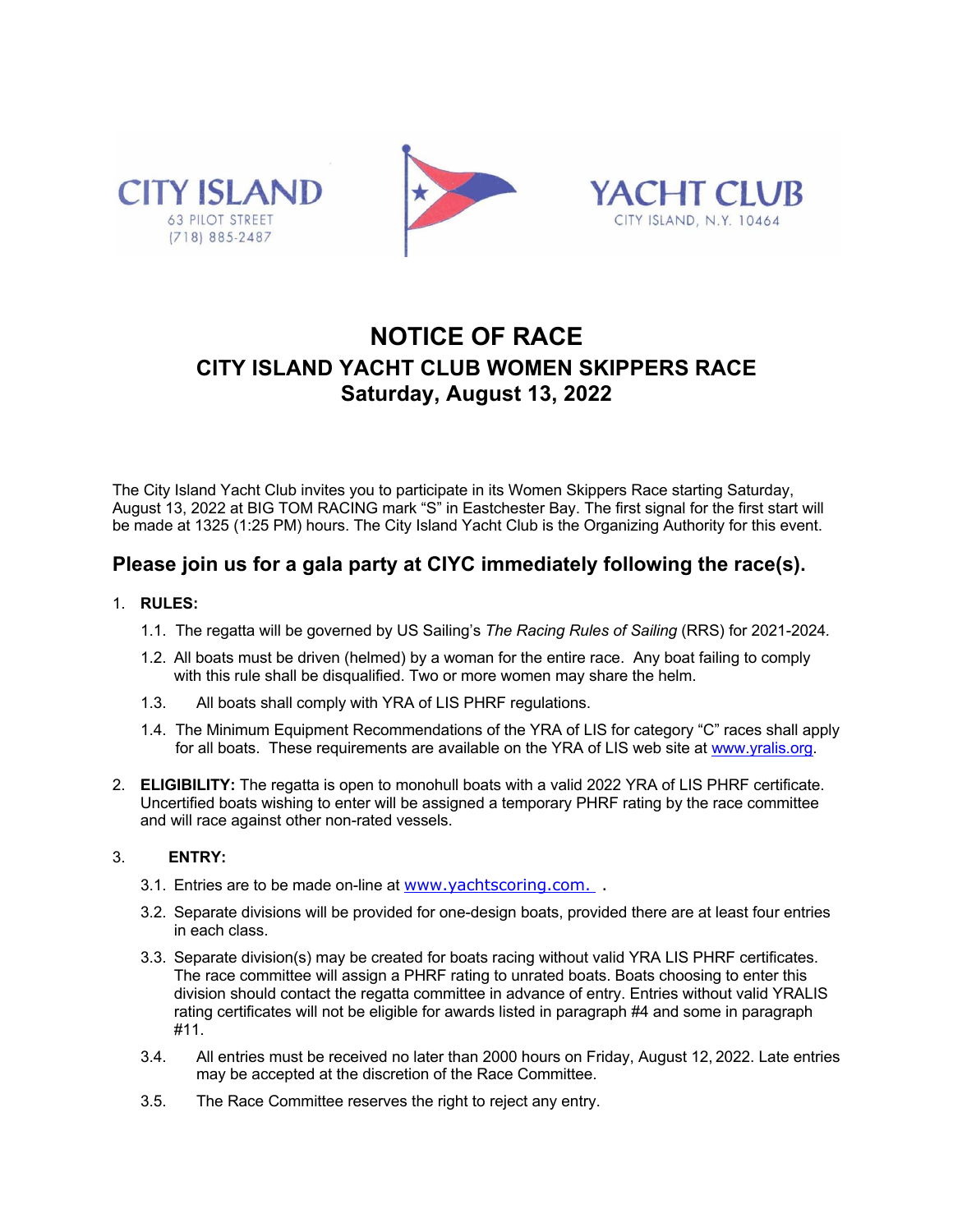#### 3.6. **The name of each woman skipper shall be provided as part of the entry**.

**FEES:** The entry fee for this race is \$70 for boats registering by 2000 hours Wednesday, August 10, 2022. For boats registering after 2000 August 10, 2022 the entry fee will be \$80.00. Except for entries not accepted by the Race Committee, entry fees are nonrefundable. **If a vessel enters both CIYC Women Skippers Race August 13, 2022 and the CIYC Annual Day Race August 14, 2022 by 2000 hours Monday, August 8, 2022 the total fee for both races together will be \$110.00.**

- 4. **QUALIFYING RACE:** This race is a qualifying race for the YRA of LIS Gitana, Sappho, Competitors, Kings Point and Mertz Trophies, except as noted in paragraph 11.5.
- 5. **SCHEDULE:** A maximum of two races may be scheduled. A second race will be run at the discretion of the Race Committee. The scheduled time of the warning signal for the first race will be 1325 hours Saturday August 13, 2022. No warning signal will be made after 1700 hours.
- 6. **SAILING INSTRUCTIONS:** The Sailing Instructions and division assignments will be posted at www.yachtscoring.com no later than 2000 hours on Friday August 12, 2022. It is advised, however, for entrants to print their own race instructions and course sheets.
- 7. **VENUE:** Racing shall take place in Western Long Island Sound between Gangway Rock G"27" NE of Barker Point and the Throgs Neck Bridge including Eastchester Bay, Little Neck Bay and Little Bay. The start is at BIG TOM YACHT RACING mark "S" in Eastchester Bay, vic. 40°49.640' N / 73°47.402' W. Competitors are advised that some course marks are in waters with a charted mean low tide of 7 feet. The recommended chart for navigation is NOAA chart 12366.
- 8. **COURSES**: Courses will consist of government marks and BIG TOM YACHT RACING marks, as defined in the Sailing Instructions and selected by the Race Committee prior to the warning signal.
- 9. **SCORING**: The race will be scored using the Time-On-Time method using a Time Correction Factor based on the boat's YRA of LIS W/L PHRF certificate rating. The time correction factor for each boat will be determined using the following formula: TCF = 600/(480+PHRF). For series scoring, the Low Point System shall be used. If a tie remains after application of the criteria defined in A8 of the RRS, ties shall be broken on the basis of corrected cumulative time of all races / total course distance of all races.
- 10. **PROTESTS:** A Protest Committee appointed by the Organizing Authority will decide protests. Protest hearings will be held at the City Island Yacht Club as soon as practicable after the finish. Protest procedure is described in the SAILING INSTRUCTIONS.
- 11. **RADIO COMMUNICATIONS:** The Race Committee may make courtesy announcements before and during the starting sequence on VHF Channel 72. All boats are required to monitor this channel prior to and during the start.
- 12. **PRIZES:** Prizes will be announced at the conclusion of the race at the CIYC post-race party, and will be presented at the City Island Yacht Club Awards Brunch in November, 2022. The following prizes will be awarded:
	- 12.1. The COMMODORE CORSAR perpetual trophy shall be awarded to the boat with the best overall performance in a Spinnaker Division.
	- 12.2. The C. RICHARD O'LEARY perpetual trophy shall be awarded to the boat with the best overall performance in a Non-Spinnaker division.